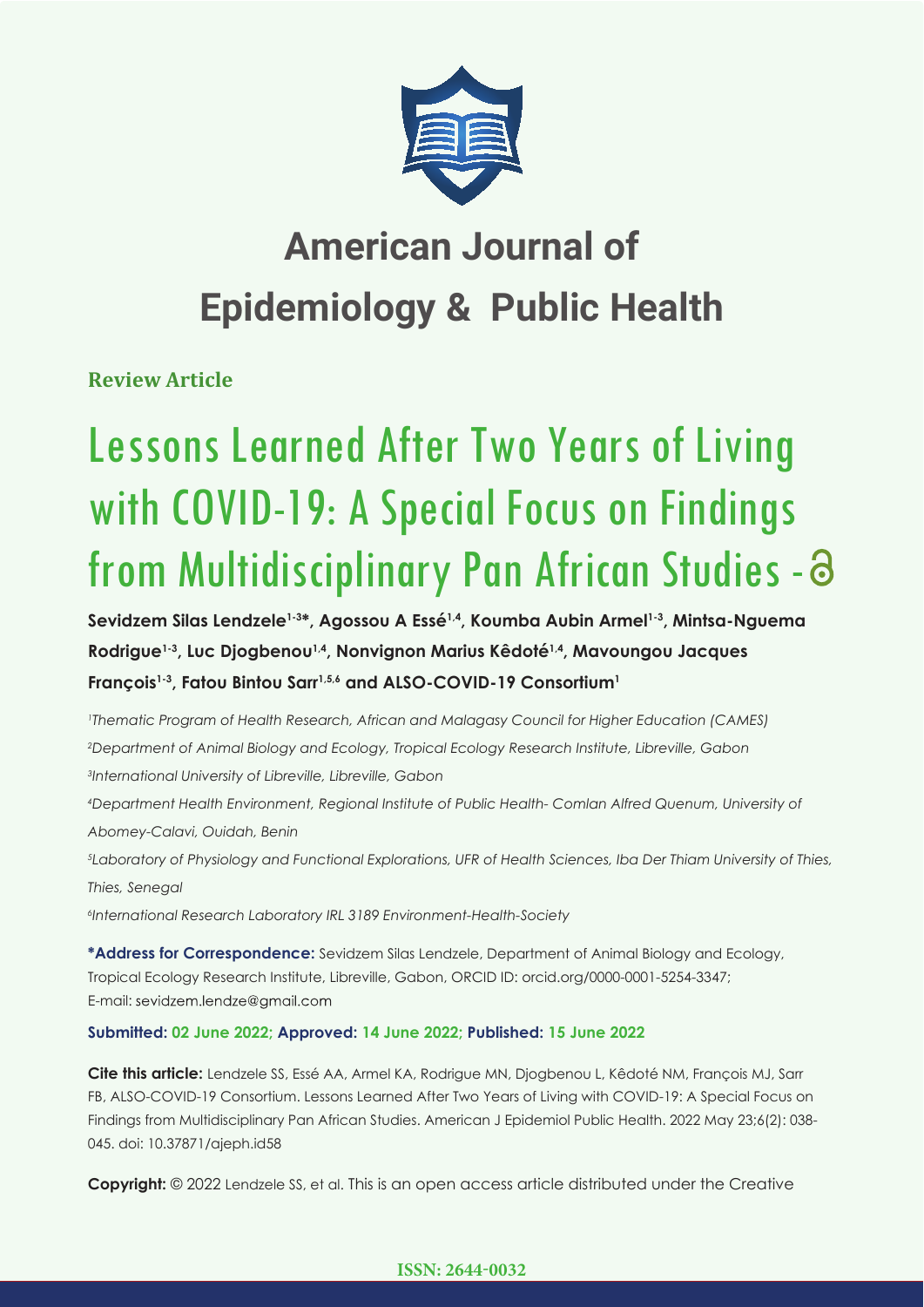#### **ABSTRACT**

The Coronavirus 2019 (COVID-19) has spread globally, and Africa is not excluded. The disease threatens to render millions of people poor. This current review study focuses on key areas such as its clinical features, epidemiology, genetics, spillover hosts and socio-economic impacts two years after the report of the first cases in Africa. Internet search was conducted, and scientific papers were selected using the following criteria: papers reporting on the key aspects in Africa, papers with complete information, literature review papers were excluded, papers with only abstracts were not considered, papers on other aspects which are not subject of interest were not eligible. Based on the stated criteria, 54 papers were retained. After two years of living with the pandemic, African researchers acquired some lessons. They made some recommendations for future pandemics as such: a) the experience of Africa could serve as a lesson for the global population based on its long history of living with coronaviruses and dealing with them; b) there is a need to reinforce the health care system in preparation for future pandemics of this magnitude as well as not to neglected other important existing diseases; c) the imposition of mitigation policies such as lockdown should be adapted to the local situation of each country to avoid long term consequences such as food insecurity, adolescent pregnancy, gender-based violence; c) the regions with a high diversity of bat hosts and other animal species should be regularly monitored for the emergence of novel coronaviruses, d) financial support should be made available to promote scientific research in Africa. As COVID-19 remains a priority disease, the lessons learned after two years of living with it should prepare the continent for responding holistically to future pandemics.

**Keywords:** COVID-19; Clinical features; Epidemiology; Genetics; Hosts; Ecomomic impact

#### **INTRODUCTION**

The Coronavirus Disease 2019 (COVID-19), with the first case in Africa, reported on 14<sup>th</sup> February 2020, spread rapidly globally, resulting in a pandemic still ongoing in several countries. Currently, five SARS-CoV-2 Variants of Concern (VOCs) have been described in the European Union: the Alpha, Beta, Gamma, Delta, and Omicron variant of concern [1]. These variants continue to spread to other continents, including Africa. The COVID-19 burden is heterogenous globally and has been low in Africa [2,3], but its socio-economic impact has been reported to be high in the continent [4]. As of March 02, 2022, the number of confirmed COVID-19 cases in Africa was 11, 549, 076, which represented around 2.62% of the infections around the world. This pandemic seriously impacted almost all African countries' economic and social sectors, and it is threatening to render close to 58 million people poor [5]. After two years of living with the COVID-19 pandemic, it is crucial to document the lessons learned from studies conducted in Africa to get ready for future pandemics of similar magnitude.

At the start of the COVID-19 pandemic, several projects were financed to generate data to assist decision-makers to efficiently tackle the disease. One of such projects was the Pan African project entitled "African Life Story of COVID-19" (ALSO-COVID-19). The project is executed by the CAMES Health Research Topics Programme (PTR-Santé CAMES) researchers and strategic partners from CAMES countries. This ALSO-COVID-19 project was designed to provide a better understanding of the epidemiological, clinical, physiopathological, socio-cultural, economic and political determinants of COVID-19 in the African context inorder to propose an appropriate and effective response.

This current study aims at conducting a systematic review on the following topics: 1) clinical, immunological, and epidemiological aspects; 2) socio-economic impact of the disease, 3) genetic aspects and 4) spillover hosts of the virus.

#### **MATERIALS AND METHODS**

#### **Study framework**

The current review of published papers on COVID-19 from research studies conducted in Africa was realised from March 2020 to March 2022.

#### **Literature search**

Apart from the reports from the ALSO-COVID-19 project, online information was collected from electronic scholarly databases such as MEDLINE (PubMed), LitCovid, Embase (Ovid), Scopus (Elsevier), CINAHL (EBSCO), ScienceDirect (Elsevier), Web of Science (WoS), African Journal Online (AJOL) and SciELO (Web of Science).The search for unpublished studies included bioRxiv (preprints), medRxiv (preprints), and SSRN (preprints). The following initial keywords were used: ''COVID-19,'' ''SARS-CoV-2,'' ''epidemiology,'' ''modelling,'' ''prevalence,'' ''serology,'' ''genome,'' "strains," "genetic,", "spillover hosts," "variants," "Africa." The inclusion criteria were papers published in Africa from March 2020 to March 2022. The exclusion criteria were: 1) review papers were not considered. Still, their references section enabled us to get relevant papers on the topic, 2) papers outside Africa with keywords of interest were not considered, 3) papers on the vaccine and mathematical modelling were not considered, 4) papers with only abstract available were not considered. Based on this exclusion criteria, 54 papers were eligible for this study.

#### **FINDINGS AND DISCUSSION**

After two years of living with COVID-19 in Africa, only few Scientists have published relevant information on its epidemiology, genetics, socio-economic impact and spillover hosts. The findings of some selected 54 studies conducted in Africa are summarised in table 1. The absence and low numbers of studies on the subject in some African countries has presented some difficulties in using locally generated findings to fight against this disease. Although COVID-19 mortality rate has been reported to be low in Africa than other continents, its impact was highly felt.

#### **Clinical and epidemiological outcomes**

COVID-19 studies focusing on the clinical, immunological and epidemiological aspects of the disease are lacking or poorly documented in most African countries [6-8]. A hospital-based study in Cameroon revealed that the most common comorbidity frequently identified among COVID-19 patients was hypertension [9]. Still, it did not predict severity [10]. Apart from hypertension, other comorbidities have already been reported to cause COVID-19 severity in patients, and they include diabetes, lung disease, HIV, Chronic Kidney Disease, and haematological disorders [11,12]. Although studies from Libya, Burkina Faso, and Guinea showed that older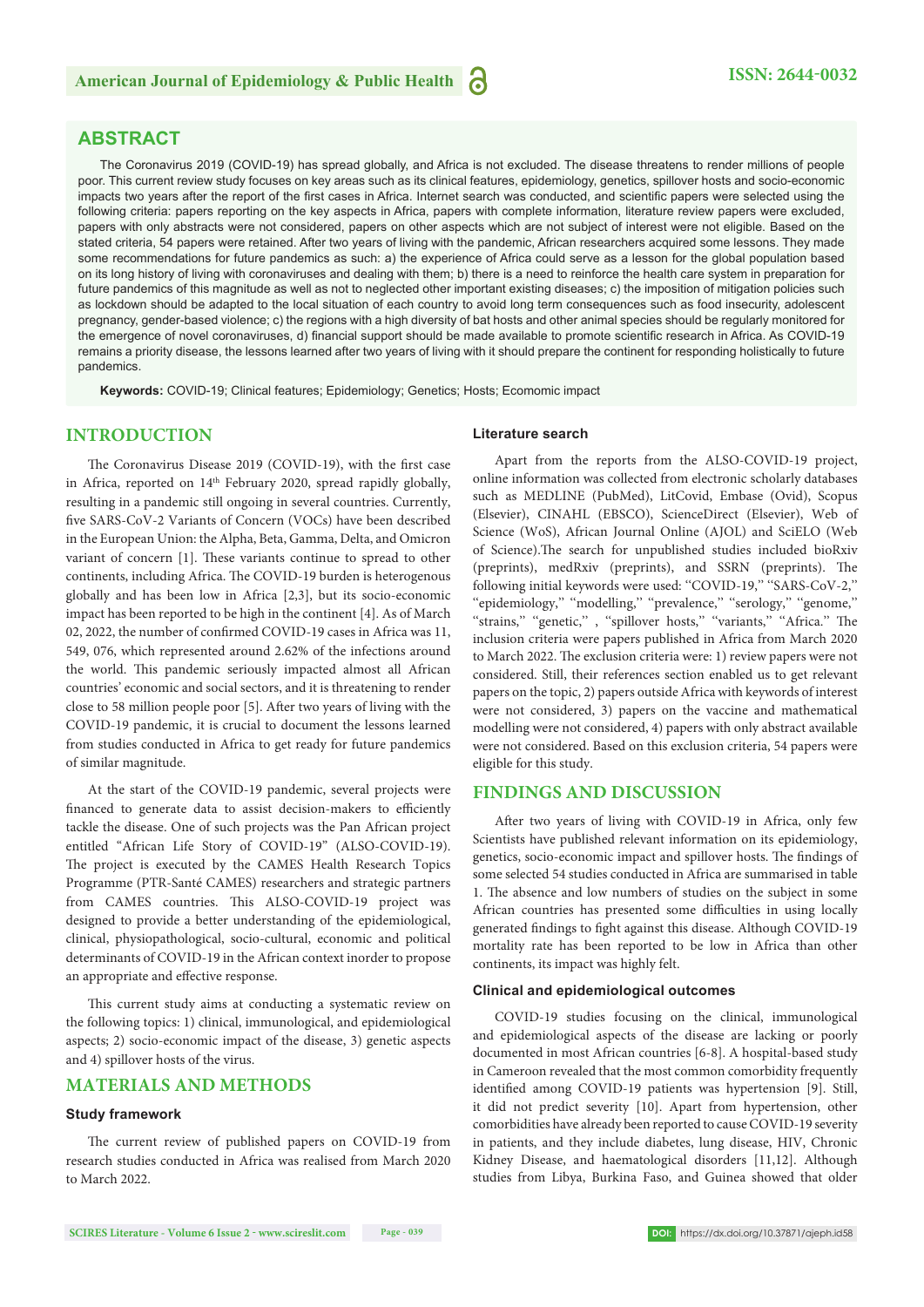$\overline{\phantom{a}}$ 

|                | Table 1: Key findings from multidisciplinary studies on COVID-19 in Africa. |                        |                                                                                                                                                                                                                                                                                                                                                                                                                                                                                                                              |  |  |
|----------------|-----------------------------------------------------------------------------|------------------------|------------------------------------------------------------------------------------------------------------------------------------------------------------------------------------------------------------------------------------------------------------------------------------------------------------------------------------------------------------------------------------------------------------------------------------------------------------------------------------------------------------------------------|--|--|
| <b>SN</b>      | Year                                                                        | Author                 | <b>Summary of Key findings</b>                                                                                                                                                                                                                                                                                                                                                                                                                                                                                               |  |  |
| $\mathbf{1}$   | 2021                                                                        | Adams, et al.          | This study reported that age structure of sub-Saharan Africa is the leading factor of the low morbidity and mortality<br>of COVID-19 compared to other regions of world. Social mitigation strategies to curb its spread, such as lockdowns,<br>have resulted in severe economic and societal consequences in terms of food security, adolescent pregnancy, gender-<br>based violence, and disruptions in treating other diseases.                                                                                           |  |  |
| 2              | 2022                                                                        | Adjei, et al.          | This study found different variants of COVID-19 in Africa.                                                                                                                                                                                                                                                                                                                                                                                                                                                                   |  |  |
| 3              | 2021                                                                        | Amouzouvi, et al.      | This study found that $R0 \leq 4$ at the start of the pandemic has since fallen<br>to R0 $\sim$ 1.                                                                                                                                                                                                                                                                                                                                                                                                                           |  |  |
| 4              | 2020                                                                        | Asante and Mills       | This study established for Ghana that socio-economic impacts of the COVID-19 pandemic in marketplaces were<br>evident in the increased food prices, the economic hardships associated with the lockdown directive, and the forceful<br>relocation and decongestion exercises to enforce social distancing among traders.                                                                                                                                                                                                     |  |  |
| 5              | 2021                                                                        | <b>Babiker</b>         | This study highlighted that the weak social determinants of health, such as poverty, inequality and multiple<br>vulnerabilities, have aggravated the structural impact of COVID-19 on lives and livelihoods in Sudan. The absence of<br>adequate economic and social constitutional rights (ESCR) protection in Sudan's legislative framework has therefore<br>exacerbated the vulnerability of large sectors of the population and meant that the state lacked the legal structures and<br>tools to respond to the pandemic |  |  |
| 6              | 2021                                                                        | Bouba Y, et al.        | They found that diabetes prevalence, number of nurses and GHS index were found to be significantly associated with<br>COVID-19 deaths per one million 61 population                                                                                                                                                                                                                                                                                                                                                          |  |  |
| $\overline{7}$ | 2020                                                                        | Bukuluki P, et al.     | They found that lockdown has affected refugee livelihoods and increased income insecurity, sexual and gender-based<br>violence and anxiety                                                                                                                                                                                                                                                                                                                                                                                   |  |  |
| 8              | 2021                                                                        | Basu JK, et al.        | They found that COVID-positive pregnant South African women were<br>commonly symptomatic, but incidence of adverse fetal outcomes was low. High rate of preterm labor, macerated<br>stillbirths, and maternal deaths was a concern.                                                                                                                                                                                                                                                                                          |  |  |
| 9              | 2021                                                                        | Daw MA, et al.         | This study found that older patients infected with COVID-19 were at a risk of higher disease severity and mortality.<br>Broad geographic variability and spatio-temporal spread variation of the COVID-19 pandemic in Libya was observed.                                                                                                                                                                                                                                                                                    |  |  |
| 10             | 2021                                                                        | Delahay RJ, et al.     | They highlighted the potential for exposure, onward transmission and persistence of SARS-CoV-2 in selected wild<br>mammals (bats, canids, felids, mustelids, great apes, rodents and cervids).                                                                                                                                                                                                                                                                                                                               |  |  |
| 11             | 2021                                                                        | Edem B, et al.         | They found that the African continent hosts considerably fewer COVID-19-related research compared to other parts of<br>the world. This may have implications on scientific evidence available for implementing COVID-19 control efforts.                                                                                                                                                                                                                                                                                     |  |  |
| 12             | 2021                                                                        | Forbes KM, et al.      | They reported that comprehensive systems for early detection and containment of wildlife virus spillover and<br>emergence remain one of our strongest responses against the threat posed by zoonotic viruses including COVID-19.                                                                                                                                                                                                                                                                                             |  |  |
| 13             | 2021                                                                        | Fouda Mbarga N, et al. | They found in Cameroon that age (40-70), male gender, HIV infection, lung disease, dyspnoea and fatigue were<br>associated with severe COVID-19.                                                                                                                                                                                                                                                                                                                                                                             |  |  |
| 14             | 2021                                                                        | Frempong NK, et al.    | This study reported Ghana's R0 as 3.21.                                                                                                                                                                                                                                                                                                                                                                                                                                                                                      |  |  |
| 15             | 2021                                                                        | Geldenhuys M, et al.   | This study found for Africa that more surveillance has been initiated among bat populations (26,000 bats tested) than<br>other wildlife and domestic animals. Though coronaviruses have been identified from approximately 7% of the total<br>bats tested, surveillance among other animals identified coronaviruses in less than 1%.                                                                                                                                                                                        |  |  |
| 16             | 2021                                                                        | Gudina EK, et al.      | This study from Ethiopia reported that COVID-19 control was challenged by lack of robust local scientific evidence, and<br>the pandemic control measures were not adapted to local context and the outbreak patterns.                                                                                                                                                                                                                                                                                                        |  |  |
| 17             | 2021                                                                        | Guleid FH, et al.      | These authors reported that Africa's contribution to global health research including COVID-19 is low (1.3%)<br>considering the high burden of infectious disease on the continent.                                                                                                                                                                                                                                                                                                                                          |  |  |
| 18             | 2022                                                                        | Hosch S, et al.        | This study reported a person from Equatorial Guinea to be co-infected with Beta and Delta VOCs.                                                                                                                                                                                                                                                                                                                                                                                                                              |  |  |
| 19             | 2021                                                                        | Inzaule SC, et al.     | In Africa, COVID-19 caused reduced access to healthcare services including testing, treatment, and care support<br>services, to structural impacts on drug stockouts, resource shortages, and malnutrition.                                                                                                                                                                                                                                                                                                                  |  |  |
| 20             | 2022                                                                        | Iyaniwura SA, et al.   | This study reported estimates of COVID-19 across Africa to vary between 1.98 (Sudan) and 9.66 (Mauritius), with a<br>median of 3.67.                                                                                                                                                                                                                                                                                                                                                                                         |  |  |
| 21             | 2021                                                                        | Jaspard M, et al.      | This study showed that in referal health centers in west Africa (Burkina Faso and Guinea), the risk of death was higher<br>in men, people aged 60 years and those with chronic hypertension.                                                                                                                                                                                                                                                                                                                                 |  |  |
| 22             | 2022                                                                        | Koeppel KN, et al.     | In South Africa, one health genomic surveillance identified transmission of a Delta<br>variant from a zookeeper to three lions.                                                                                                                                                                                                                                                                                                                                                                                              |  |  |
| 23             | 2022                                                                        | Kêdoté NM, et al.      | In Benin, the following risk factors related to COVID-19 were identified including lack of hand washing, permanent<br>usage of air condition at workplaces, lack of knowledge about protective measures and no knowledge on the<br>coronavirus incubation period.                                                                                                                                                                                                                                                            |  |  |
| 24             | 2021                                                                        | Kohnert D              | They found that COVID 19 is threatening to push up to 58 million people into extreme poverty.                                                                                                                                                                                                                                                                                                                                                                                                                                |  |  |
| 25             | 2021                                                                        | Kumakamba, et al.      | In bat samples from the Democratic Republic of Congo and Republic of Congo, RNA most closely related to<br>sequences of the human common cold coronaviruses 229E or NL63 (> 80% nucleotide identities) was detected.                                                                                                                                                                                                                                                                                                         |  |  |
| 26             | 2021                                                                        | Lamptey, et al.        | This study showed that the duo variants ORF1ab/RdRp 4715L and S protein 614G variants, which are strongly linked<br>to fatality rate were not significantly and positively correlated with fatality rates.                                                                                                                                                                                                                                                                                                                   |  |  |
| 27             | 2022                                                                        | Lekana-Douki S, et al. | Phylogenetic analysis of human samples from Gabon revealed that five sequences of the spike S gene showedthat two<br>sequences had the D614G mutation.                                                                                                                                                                                                                                                                                                                                                                       |  |  |

**DOI:** https://dx.doi.org/10.37871/ajeph.id58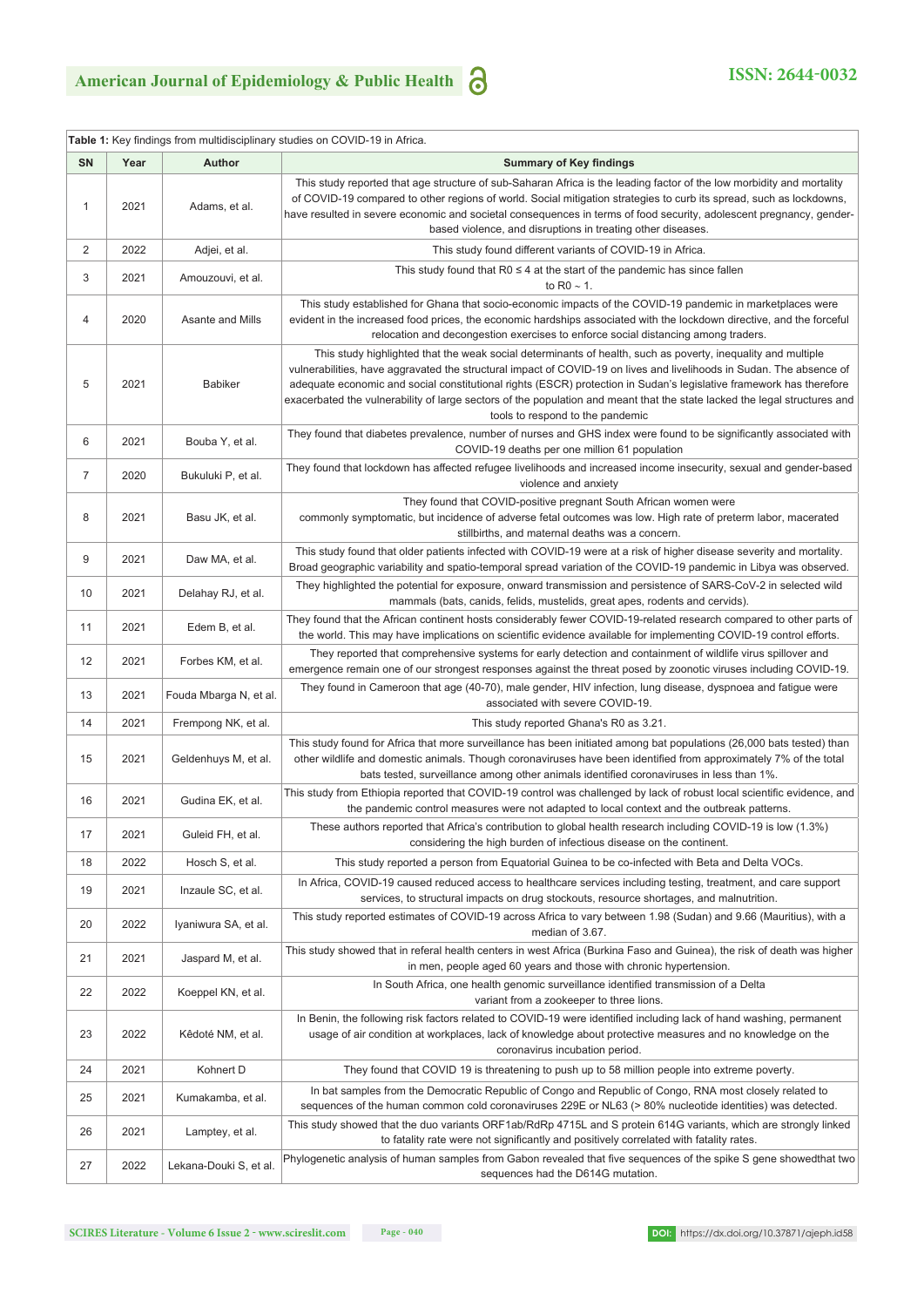### American Journal of Epidemiology & Public Health **3 ISSN: 2644-0032**

|    |      |                     | This study found that multiple genetic and immunologic factors may be involved in the severity of COVID-19 in African                                                                                                                    |
|----|------|---------------------|------------------------------------------------------------------------------------------------------------------------------------------------------------------------------------------------------------------------------------------|
|    |      | Altable and Mois'   | individuals compared with the rest of                                                                                                                                                                                                    |
| 28 | 2021 | es de la Serna      | the global population. One of these factors include direct actions of Plasmodium                                                                                                                                                         |
|    |      |                     | <i>falciparum</i> in the pathogenesis, expression of caspase-12, higher levels of                                                                                                                                                        |
|    |      |                     | LAIR-1-containing antibodies, and differential glycophorins expression.<br>This study reported that COVID-19 seropositivity in South Africa was 6.22-fold more likely in vaccinated (93.1%) vs                                           |
| 29 | 2021 | Madhi, et al.       | unvaccinated (68.4%) individuals.                                                                                                                                                                                                        |
|    |      |                     | This study conducted in Gabon led to the identification of alphacoronaviruses in H. gigas and H. cf. ruber and                                                                                                                           |
| 30 | 2020 | Maganga, et al.     | betacoronaviruses in <i>H. gigas</i> . All Alphacoronavirus sequences clustered with Human coronavirus 229E (HCoV-229E).                                                                                                                 |
|    |      |                     | This study found that among central African respondents, more men than women lost their businesses and contracted                                                                                                                        |
| 31 | 2021 | Mashige, et al.     | COVID-19 infections. Multivariable analysis revealed that respondents from East, Southern and Central Africa reported                                                                                                                    |
|    |      |                     | significantly higher impact of COVID-19.<br>This study found that scholarly ties of North African countries were above all with the Kingdom of Saudi Arabia. In                                                                          |
| 32 | 2021 | Fonkou, et al.      | terms of number of publications, South Africa and Egypt were among the most productive countries.                                                                                                                                        |
|    |      |                     | This study showed that PCR-negative/IgG-positive participants exhibited a nasal and systemic cytokine signature                                                                                                                          |
|    |      |                     | analogous to PCR-positive COVID-19 participants, predominated by chemokines and neutrophils and distinct from                                                                                                                            |
| 33 | 2021 | Morton, et al.      | PCR-negative/lgG-negative participants. PCR-negative/lgG-positive participants had increased propensity for                                                                                                                              |
|    |      |                     | Staphylococcus aureus and Streptococcus pneumoniae colonisation. PCR-negative/IgG-positive individuals with high                                                                                                                         |
|    |      |                     | COVID-19 clinical suspicion had inflammatory profiles analogous to PCR-confirmed disease.                                                                                                                                                |
| 34 | 2020 | Nachega, et al.     | In the Democratic Republic of Congo, high mortality among patients aged < 20 years and with severe/critical disease.                                                                                                                     |
|    |      |                     | In six sub-Saharan African countries (Democratic Republic of the Congo, Ghana, Kenya, Nigeria, South Africa,                                                                                                                             |
| 35 | 2022 | Nachega, et al.     | Uganda) a cohort study of children and adolescents hospitalized with COVID-19, showed high rates of morbidity and<br>mortality were observed among infants and patients with noncommunicable disease comorbidities.                      |
|    |      |                     | This study attempts to show the action of immunomodulatory factors such as intestinal parasites, malaria infections,                                                                                                                     |
| 36 | 2021 | Njonnou, et al.     | and BCG vaccine, cross immunization on COVID-19.                                                                                                                                                                                         |
| 37 | 2022 | Ntumvi, et al.      | In wildlife from Cameroon multiple different variants of HCoV-229E-like viruses were detected.                                                                                                                                           |
|    |      |                     | This study found that Africa has contributed few genomes of Severe Acute Respiratory Syndrome-Coronavirus 2                                                                                                                              |
| 38 | 2020 | Oboh, et al.        | (SARS-CoV-2) to the global pool in growing open access repositories.                                                                                                                                                                     |
| 39 | 2021 | Olumade and Uzairue | This study reported the following common symptoms of COVID-19 including fever, cough, headache, and breathing                                                                                                                            |
|    |      |                     | problems.                                                                                                                                                                                                                                |
| 40 | 2022 | Osei, et al.        | This study found that low incidence of COVID-19 in malaria-endemic regions supports the hypothesis that COVID-19                                                                                                                         |
|    |      |                     | poor prognosis is prevented by malaria.                                                                                                                                                                                                  |
| 41 | 2021 | Ossei, et al.       | This study showed that during COVID-19 pandemic, post-mortem tests reveaveled an unconfirmed case of COVID-19<br>in Ghana and the client was left unattended to and died, having spent 8 days on the ward.                               |
|    |      |                     | They found that the novel coronaviruses are likely to infect a greater number of host species than viruses from other                                                                                                                    |
| 42 | 2022 | Pandit, et al.      | families.                                                                                                                                                                                                                                |
| 43 | 2021 | Pulliam, et al.     | In South Africa population, they found that the Omicron variant is associated with substantial ability to evade immunity                                                                                                                 |
|    |      |                     | from prior infection.                                                                                                                                                                                                                    |
| 44 | 2021 | Salim, et al.       | They reported three new variants that have rapidly become dominant and have aroused concerns: B.1.1.7 (also known                                                                                                                        |
|    |      |                     | as VOC-202012/01), 501Y.V2 (B.1.351), and P.1 (B.1.1.28.1).<br>This paper reported that in Africa, COVID-19 had a low to moderate mortality rate. Eco-epidemiological data on the                                                        |
| 45 | 2020 | Sevidzem, et al.    | disease is weak and lacking for Africa.                                                                                                                                                                                                  |
|    |      |                     | This phylogenomic analysis study of SARS-CoV-2 strain showed that it belonged to lineage B.1.1., sharing the last                                                                                                                        |
| 46 | 2021 | Simulundu, et al.   | common ancestor with SARS-CoV-2 strains recovered from South Africa.                                                                                                                                                                     |
|    |      |                     | This study found the effect of the human development index, containment policies, testing capacity, specific humidity,                                                                                                                   |
| 47 | 2021 | Ssentongo, et al.   | temperature, and landlocked status of countries during COVID-19 on the local within-country and external between-                                                                                                                        |
|    |      |                     | country transmission.<br>This study revealed that three lineages (B.1.1.54, B.1.1.56 and C.1) spread widely in South Africa during the first wave,                                                                                       |
|    | 2021 | Tegally, et al.     | comprising ~42% of all infections in the country at the time. The newly identified C lineage of SARS-CoV-2, C.1, which                                                                                                                   |
| 48 |      |                     | has 16 nucleotide mutations as compared with the original Wuhan sequence, including one amino acid change on the                                                                                                                         |
|    |      |                     | spike protein, D614G.                                                                                                                                                                                                                    |
| 49 | 2021 | Tessema             | This study stated that several factors explain heterogeneity of COVID-19 in Africa, including the level of containment                                                                                                                   |
|    |      | and Nkengasong      | measures, demographic aspects, climate and environmental factors, host genetics and immune factors.                                                                                                                                      |
|    |      |                     | This study highlighted that the onset of COVID-19 in South Africa brought to the fore systemic weaknesses in the                                                                                                                         |
| 50 | 2020 | Sekyere, et al.     | quality of service delivery such as water and sanitation services, housing, healthcare, and infrastructure in various<br>communities across the country                                                                                  |
|    |      |                     | They found that variants that increase transmissibility of the disease also increase the incidence of new mutations,                                                                                                                     |
| 51 | 2021 | Andersen, et al.    | leading to a vicious circle.                                                                                                                                                                                                             |
|    | 2021 |                     | This study report that factors explaining low COVID-19 spread in Africa include early government community-wide                                                                                                                          |
|    |      | Wamai, et al.       | actions, population distribution, social contacts, and ecology of human habitation.                                                                                                                                                      |
| 52 |      |                     |                                                                                                                                                                                                                                          |
| 53 | 2021 | Wilkinson, et al.   | They found that ongoing transmission in many countries and increasing mobility led to the emergence and spread                                                                                                                           |
|    |      |                     | within the continent of many variants of concern and interest, such as B.1.351, B.1.525, A.23.1, and C.1.1.                                                                                                                              |
| 54 | 2022 | Wolter, et al.      | They found a significant reduction in the hospitalisation among individuals with S gene target failure (SGTF) versus<br>non-SGTF infections diagnosed during the same time period. SGTF-infected individuals had a significantly reduced |

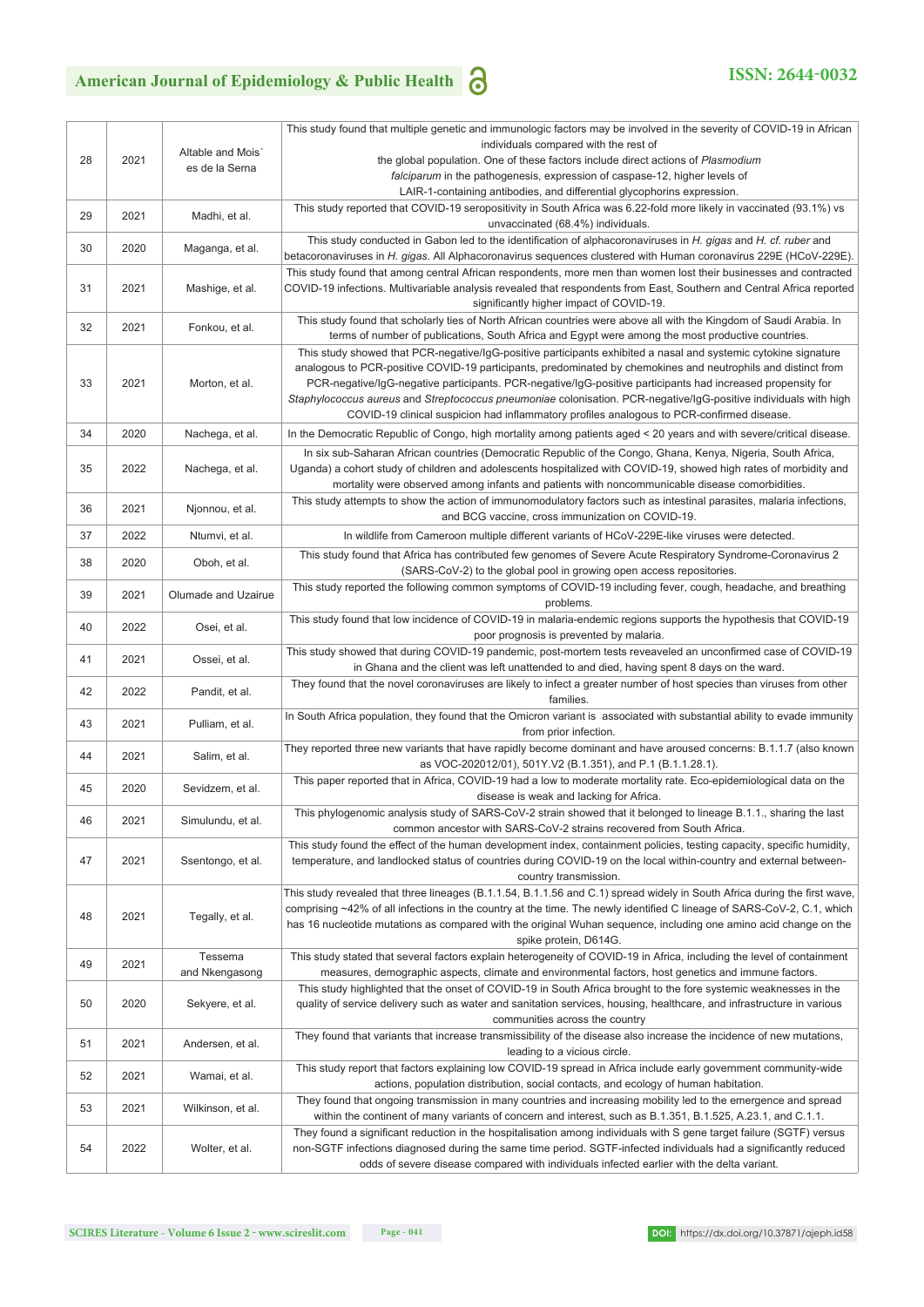people ( $\geq 60$  years) are at risk of the disease severity [9,13], a cohort study in six sub-Saharan African countries indicated multisystem inflammatory syndrome in children with COVID-19 [14]. A study conducted on pregnant women in South Africa revealed cough and hypertension as common COVID-19 clinical signs and symptoms were common in HIV positive women and with comorbidities. The complications of this disease in pregnant women are preterm labour and macerated stillbirths [12]. From most reports, the typical clinical signs associated with COVID-19 were: loss of taste, abdominal pains, myalgia/arthralgia, dyspnoea, fatigue, fever, cough, headache, and breathing problems [11,12,15,16].

Although COVID-19 presents low morbidity and mortality in Africa [2], as reported in a study from DR Congo [11], several reports present gender as a risk factor as males are more vulnerable than their female counterparts [9,10,13]. However, the conundrum of low COVID-19 mortality burden in SSA was suggested to be due to the following: sociodemographic age structure, widespread control methods [2], early Government community-wide actions, population distribution, social contacts, the prevalence of pre-existing conditions, trained immunity, genetic constitution, and broader socio-cultural dynamics [17]. Furthermore, multiple genetic and immunologic factors may be involved in the severity of COVID-19 in the African population compared to the rest of the global population [18]. These immunomodulatory factors include direct action of malaria, intestinal parasites, BCG vaccine and cross immunisation [19,20]. Indeed, a low incidence of COVID-19 in malaria-endemic regions of Africa supports the hypothesis that COVID-19 poor prognosis is prevented by malaria. It is assumed that malaria could link the reported low incidence of COVID-19 in Africa [3,21].

The SARS-CoV-2 continues to spread in Africa, and recent reports indicate that the basic reproduction number in the continent has declined from  $R0 \le 4$  to  $R0 \sim 1$  [22]. Furthermore, for some countries in West Africa, Southern Africa, North Africa, East Africa, Central Africa, and African Islands, the R0 ranges from 1.98 to 9.66 [23].

#### **SARS-CoV-2 variants**

--------------------------------------------------------------

The severe acute respiratory syndrome coronavirus 2 « SARS-CoV-2 » caused an outbreak of viral pneumonia in December 2019 that became the global COVID-19 pandemic. Since then, SARS-CoV-2 has naturally evolved. Whenever the virus replicates, there is a chance for genetic mutation.

The WHO has identified seven  $\mathrm{VOIs}^1$ , four  $\mathrm{VOCs}^2$  and no  $\mathrm{VHCs}^3$ . Three of the four VOCs-Alpha, Beta, and Delta-have been detected in 46 African countries. Alpha has been observed in 36 countries. Beta has been identified in 32 countries. Delta, the most recent VOC to emerge, has been confirmed in 14 African countries. Seven countries - Democratic Republic of the Congo (DRC), Ghana, Kenya, Malawi, Mauritania, South Africa and Uganda - have shown all three variants (https://www.who.int/publications/m/item/weekly-epidemiologicalupdate-on covid-19---25-may-2021). The outbreak of COVID-19 in most African countries was initiated by importations predominantly from Europe, which reduced after the early introduction of international travel restrictions. As the pandemic progressed, ongoing transmission in many countries and increasing mobility led to the emergence and spread within the continent of many VOCs, such as B.1.351, B.1.525, A.23.1, and C.1.1. Little is known about the up-todate prevalence of genomic and geographical variations of the SARS-CoV-2 virus on the African continent [24]. Similarly, the progression of the SARS-CoV-2 pandemic in Africa has been heterogeneous, and the full impact is not yet well understood [25].

In Gabon, the following VOCs have been identified such as - The British Variant (B.1.1.7), Variant B.1.525, South African Variant (B.1.351) and Indian Variant in samples from international travellers [26]. In Zambia, phylogenomic analysis of patient samples revealed the lineage B.1.1 [27]. In Guinea, three distinct SARS-CoV-2 variants have dominated the epidemiological landscape since March 2020. In this country, a case of co-infection of two SARS-CoV-2 VOC, Beta and Delta, in a clinically asymptomatic and fully COVID-19 vaccinated man was identified [28]. Three lineages (B.1.1.54, B.1.1.56 and C.1) have spread widely in South Africa during the first wave [31]. The SARS-COV-2 Omicron variant detected in South Africa in November 2021 was demontrated to be widespread in the country [32,33].

#### **Socio-economic impact outcomes**

The spread and number of COVID-19 cases have been reported to be heterogeneous. Even within the same continent as Africa, environmental, sociocultural, economic, population density, and political differences could bring about discrepancies in the disease transmission dynamics. Indeed, it has been reported that Eastern and Southern African countries were adversely affected by the COVID-19 pandemic during lockdown [4]. During the COVID-19 pandemic, the governments of the various countries developed strategies to curb its spread. These rules were enforced at all levels of the society, including: public places, schools, offices, markets, and hospitals. The application of physical distancing and installation of sanitary taps targeted public areas and health facilities. Also, other countries like Uganda included refugee camps in their control program [34]. However, in Ghana, the imposition of preventive measures such as closing markets to ensure social distancing and decongestion has led to increased food prices and economic hardship [35]. Interestingly, another report from Ghana showed that the imposition of public health interventions such as border restrictions, intra-city movement, quarantine and isolation during the first phase of the pandemic reduced COVID-19 incidence [36]. In the case of Benin, risk factors associated with COVID-19 cases were lack of handwashing, constant usage of air conditioners in workplaces, little knowledge of protective measures and lack of knowledge of the coronavirus incubation period [37].

The health sector in most African countries was affected by the COVID-19 pandemic. In Ghana, several patients suspected of flulike symptoms are sometimes denied the care they deserve due to the stigma associated with COVID-19, often in cases where laboratory tests are absent [21]. The COVID-19 pandemic presents multifaceted challenges to many healthcare programs, such as reduced access to healthcare services, including testing, treatment, drug stockouts, and malnutrition [38]. A report from South Africa indicated that COVID-19 has caused a weakness in the quality of service delivery such as water and sanitation services, housing, healthcare and

<sup>&</sup>lt;sup>1</sup>Variants of Interest (VOI) are those that are suspected to evade the protection conferred by vaccines or to cause more severe disease or are more contagious than the original strain [29].

 $^{2}$ Variants of Concern (VOC) is when data confirm that they cause one or more of the outcomes listed above for VOIs

 $3$ Variants of High Consequence (VHC) are the last class and is a variant that has clear evidence that prevention measures or Medical Countermeasures (MCMs) have significantly reduced effectiveness relative to previously circulating variants" [30].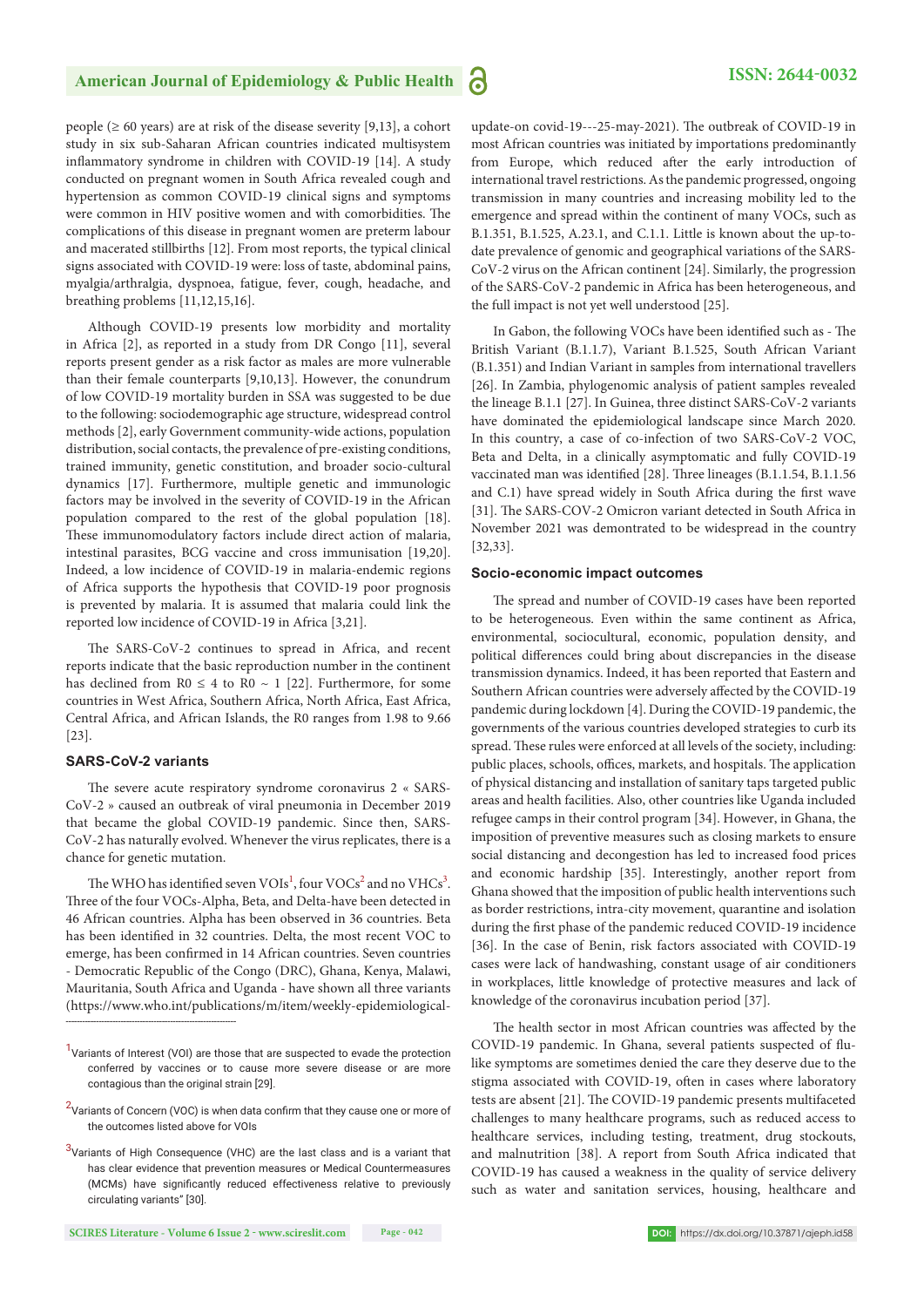infrastructure [39]. The challenges of COVID-19 in Ethiopia are the lack of robust local scientific data and the pandemic control measures were not adapted to the local context and the outbreak patterns [40]. In Africa, estimates have already shown that many excess deaths, especially in the SSA region, will result not from COVID-19 but from disruptions in malnutrition programs and interruptions in implementing immunisation programs [17,41].

In Sudan, the COVID-19 impacted the economic and social rights of its citizens in the context of a fragile democratic transition and suspended constitutionalism [42]. The author argues that the pandemic has seriously affected the livelihood of vulnerable populations and their right to live dignified life. It has also led to the revival of modes of emerging rule and contributed to the slowing down of envisaged reforms. Low health system capacity, clinical and socio-economic factors are predictors of the reported burden of COVID-19 in Africa [43].

#### **Spillover hosts**

Most emerging dangerous human viruses, such as the SARS-CoV-2, have originated from wild animal hosts. Ongoing projects such as « ALSO-COVID-19 », « PREDICT », « Global Virome » has as aim to develop predictive tools that will enable the inference of the zoonotic potential of the increasing number of newly identified wildlife viruses from their genetic sequence. Comprehensive systems for early detection of wildlife virus spillover remains a vital response tool against the threat posed by zoonotic viruses [44].

More surveillance has been conducted among bat populations than other wildlife and domestic animal host species [45]. One genomic health surveillance revealed SARS-CoV-2 reverse zoonosis in pumas and lions in South Africa [46]. Evidence from this study suggests that the Delta variant was transmitted from a zoo keeper to three lions and the sequences of this strain were similar to that detected in humans in South Africa. In the Congo Basin, bats, rodents, and primates were sampled, and it occurred that bats had a high probability of positive infections with coronaviruses (CoVs) than the others. The detected RNA sequences corresponded to Alpha and Beta CoVs, with most of them similar to known CoVs and others being unique and potentially representing novel viruses [47]. In Cameroon, the CoV RNAs detected in bats represented 17 different genetic clusters, coinciding with the alpha and beta CoVs and sequences resembling human CoV-229E (HCoV-229E) [48]. In Gabon, the alpha CoV sequences identified in bats clustered with the human CoV-229E [49,50]. According to these reports from Cameroon and Gabon, the bat infection rate with CoVs was seasonal. From models predicting virus-host networks, novel CoVs are likely to infect more host species than viruses from other families [51].

#### **CONCLUSION**

In conclusion, some of the lessons and recommendations made after two years of living with the COVID-19 pandemic from Pan African studies are as follows:

- 1) The peculiar experience of African countries in managing the pandemic could serve as lessons for the global population given their long experience living with and tackling infectious diseases such as coronaviruses.
- 2) Regarding the challenges faced by African countries during the pandemic, there is need to design resilient and locally accepted public health interventions for the disease based

on local findings. African countries need to learn from each other's methods used to fight against the pandemic. There is a need to develop the diagnostic capacity by constructing infrastructures and recruiting well-trained personnel to respond to future pandemics. Profiling the genomic and geographical variations of SARS-CoV-2 may be important for future decision-making.

- 3) Applying the lockdown policy enabled most countries to manage the pandemic, but this measure needs to be adequately implemented or adapted to specific contexts because most African countries faced severe issues such as food insecurity, adolescent pregnancy, gender-based violence, and disruption in treating other diseases.
- 4) The lesson from spillover host studies is that although bats were identified as potential spillover hosts of SARS-CoV-2, reverse zoonosis from humans in close proximity to wildlife has already been demonstrated in Africa. Hence humanwildlife interfaces should be regularly monitored for the emergence of dangerous zoonotic diseases.

#### **ACKNOWLEDGMENT**

The authors would like to thank the Macky SALL Research Fund of the African and Malagasy Council for Higher Education: 2020- 2022 for supporting this study.

#### **REFERENCES**

- 1. European Center for Disease Prevention and Control (ECDC). SARS-CoV-2 variants of concern as of 13 January 2022.
- 2. Adams J, MacKenzie MJ, Amegah AK, Ezeh A, Gadanya MA, Omigbodun A, Sarki AM, Thistle P, Ziraba AK, Stranges S, Silverman M. The Conundrum of Low COVID-19 Mortality Burden in sub-Saharan Africa: Myth or Reality? Glob Health Sci Pract. 2021 Sep 30;9(3):433-443. doi: 10.9745/GHSP-D-21-00172. PMID: 34593571; PMCID: PMC8514030.
- 3. Tessema Sofonias K, Nkengasong John N. Understanding COVID-19 in Africa. Nature Reviews Immunology. 2021;21:469-470. doi: 10.1038/s41577- 021-00579-y
- 4. Mashige KP, Osuagwu UL, Ulagnathan S, Ekpenyong BN, Abu EK, Goson PC, Langsi R, Nwaeze O, Timothy CG, Charwe DD, Oloruntoba R, Miner CA, Ishaya T, Ovenseri-Ogbomo GO, Agho KE. Economic, Health and Physical Impacts of COVID-19 Pandemic in Sub-Saharan African Regions: A Cross Sectional Survey. Risk Manag Healthc Policy. 2021 Nov 27;14:4799-4807. doi: 10.2147/RMHP.S324554. PMID: 34866949; PMCID: PMC8636752.
- 5. Kohnert D. On the socio-economic impact of pandemics in Africa: Lessons learned from COVID-19, Trypanosomiasis, HIV, Yellow Fever and Cholera. 2021.
- 6. Edem B, Williams V, Onwuchekwa C, Umesi A, Calnan M. COVID-19-related research in Africa: a cross-sectional review of the International Clinical Trial Registration Platform (ICTRP). Trials. 2021 Oct 7;22(1):682. doi: 10.1186/ s13063-021-05621-x. PMID: 34620207; PMCID: PMC8496615.
- 7. Guleid FH, Oyando R, Kabia E, Mumbi A, Akech S, Barasa E. A bibliometric analysis of COVID-19 research in Africa. BMJ Glob Health. 2021 May;6(5):e005690. doi: 10.1136/bmjgh-2021-005690. PMID: 33972261; PMCID: PMC8111873.
- 8. Mbogning Fonkou MD, Bragazzi NL, Tsinda EK, Bouba Y, Mmbando GS, Kong JD. COVID-19 Pandemic Related Research in Africa: Bibliometric Analysis of Scholarly Output, Collaborations and Scientific Leadership. Int J Environ Res Public Health. 2021 Jul 7;18(14):7273. doi: 10.3390/ ijerph18147273. PMID: 34299724; PMCID: PMC8308093.
- 9. Jaspard M, Sow MS, Juchet S, Dienderé E, Serra B, Kojan R, Sivahera B, Martin C, Kinda M, Lang HJ, Bangaly Sako F, Amara Traoré F, Koumbem E,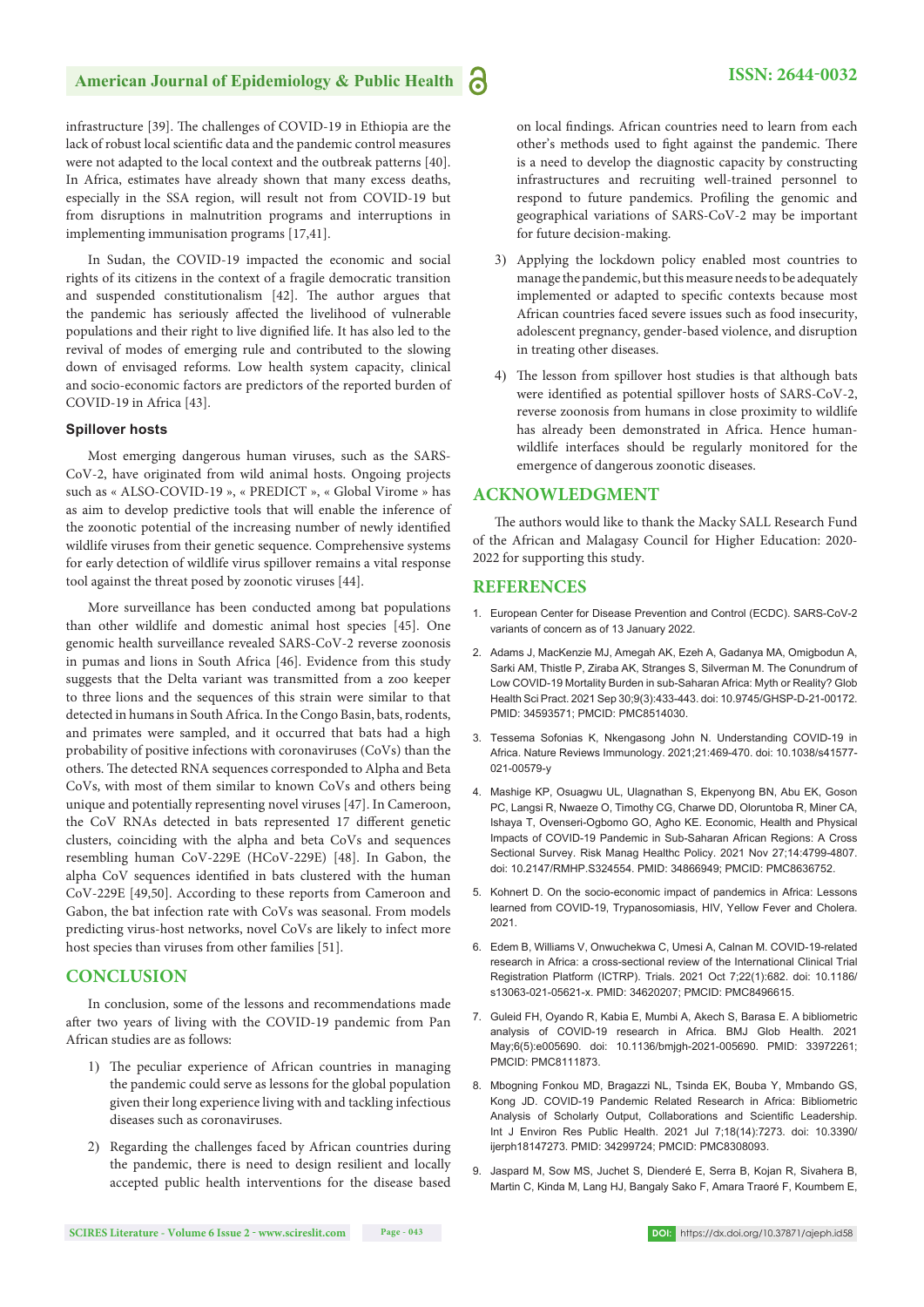Tinto H, Sanou A, Sondo A, Kaboré F, Donamou J, Guilavogui JP, Velardo F, Bicaba B, Marcy O, Augier A, Sayadi S, Poda A, Keita S, Anglaret X, Malvy D; COVISTA study group. Clinical presentation, outcomes and factors associated with mortality: A prospective study from three COVID-19 referral care centres in West Africa. Int J Infect Dis. 2021 Jul;108:45-52. doi: 10.1016/j.ijid.2021.05.024. Epub 2021 May 14. PMID: 34000419; PMCID: PMC8120805.

- 10. Fouda Mbarga N, Epee E, Mbarga M, Ouamba P, Nanda H, Nkengni A, Guekeme J, Eyong J, Tossoukpe S, Noumedem Sosso S, Ngono Ngono E, Ntsama LM, Bonyomo L, Tchatchoua P, Vogue N, Metomb S, Ale F, Ousman M, Job D, Moussi C, Tamakloe M, Haberer JE, Ndeso Atanga S, Halle-Ekane G, Boum Y 2nd. Clinical profile and factors associated with COVID-19 in Yaounde, Cameroon: A prospective cohort study. PLoS One. 2021 May 12;16(5):e0251504. doi: 10.1371/journal.pone.0251504. PMID: 33979402; PMCID: PMC8115782.
- 11. Nachega JB, Ishoso DK, Otokoye JO, Hermans MP, Machekano RN, Sam-Agudu NA, Bongo-Pasi Nswe C, Mbala-Kingebeni P, Madinga JN, Mukendi S, Kolié MC, Nkwembe EN, Mbuyi GM, Nsio JM, Mukeba Tshialala D, Tshiasuma Pipo M, Ahuka-Mundeke S, Muyembe-Tamfum JJ, Mofenson L, Smith G, Mills EJ, Mellors JW, Zumla A, Mavungu Landu DJ, Kayembe JM. Clinical Characteristics and Outcomes of Patients Hospitalized for COVID-19 in Africa: Early Insights from the Democratic Republic of the Congo. Am J Trop Med Hyg. 2020 Dec;103(6):2419-2428. doi: 10.4269/ajtmh.20-1240. Epub 2020 Oct 2. PMID: 33009770; PMCID: PMC7695108.
- 12. Basu JK, Chauke L; Cert Maternal and Fetal Medicine, Magoro T. Clinical Features and Outcomes of COVID-19 Infection among Pregnant Women in South Africa. Int J MCH AIDS. 2021;10(2):1-9. doi: 10.21106/ijma.479. Epub 2021 Jun 28. PMID: 34262795; PMCID: PMC8264468.
- 13. Daw MA, El-Bouzedi AH, Ahmed MO. The Epidemiological and Spatiotemporal Characteristics of the 2019 Novel Coronavirus Disease (COVID-19) in Libya. Front Public Health. 2021 Jun 14;9:628211. doi: 10.3389/fpubh.2021.628211. PMID: 34195168; PMCID: PMC8236517.
- 14. Nachega JB, Sam-Agudu NA, Machekano RN, Rabie H, van der Zalm MM, Redfern A, Dramowski A, O'Connell N, Pipo MT, Tshilanda MB, Byamungu LN, Masekela R, Jeena PM, Pillay A, Gachuno OW, Kinuthia J, Ishoso DK, Amoako E, Agyare E, Agbeno EK, Martyn-Dickens C, Sylverken J, Enimil A, Jibril AM, Abdullahi AM, Amadi O, Umar UM, Sigwadhi LN, Hermans MP, Otokoye JO, Mbala-Kingebeni P, Muyembe-Tamfum JJ, Zumla A, Sewankambo NK, Aanyu HT, Musoke P, Suleman F, Adejumo P, Noormahomed EV, Deckelbaum RJ, Fowler MG, Tshilolo L, Smith G, Mills EJ, Umar LW, Siedner MJ, Kruger M, Rosenthal PJ, Mellors JW, Mofenson LM; African Forum for Research and Education in Health (AFREhealth) COVID-19 Research Collaboration on Children and Adolescents. Assessment of Clinical Outcomes Among Children and Adolescents Hospitalized With COVID-19 in 6 Sub-Saharan African Countries. JAMA Pediatr. 2022 Mar 1;176(3):e216436. doi: 10.1001/jamapediatrics.2021.6436. Epub 2022 Mar 7. PMID: 35044430; PMCID: PMC8771438.
- 15. Sevidzem SL, Koumba AA, Zinga-Koumba CR, Kedote NM Maganga GD, Agossou EE, Niaré-Doumbo S, Kabkia BD, Djogbenou LS, Acapovi-Yao GL, Sarr I, Zahouli JZB, Nze-Nkoghé C, Mintsa-Nguema R, Badolo A, Mebourou EK, Mavoungou JF, Sarr FB. Severe Acute Respiratory Syndrome Coronavirus-2 (SARS-CoV-2): What can Africa learn from ongoing research in epidemiology, clinical manifestations, chemotherapy and prevention? Asian J Med Hlth. 2020;18(6):17-27.
- 16. Olumade TJ, Uzairue LI. Clinical characteristics of 4499 COVID-19 patients in Africa: A meta-analysis. J Med Virol. 2021 May;93(5):3055-3061. doi: 10.1002/ jmv.26848. Epub 2021 Feb 12. PMID: 33543800; PMCID: PMC8013423.
- 17. Wamai RG, Hirsch JL, Van Damme W, Alnwick D, Bailey RC, Hodgins S, Alam U, Anyona M. What Could Explain the Lower COVID-19 Burden in Africa despite Considerable Circulation of the SARS-CoV-2 Virus? Int J Environ Res Public Health. 2021 Aug 16;18(16):8638. doi: 10.3390/ijerph18168638. PMID: 34444386; PMCID: PMC8391172.
- 18. Altable M, de la Serna JM. Protection against COVID-19 in African population: Immunology, genetics, and malaria clues for therapeutic targets. Virus Res.

2021 Jul 2;299:198347. doi: 10.1016/j.virusres.2021.198347. Epub 2021 Feb 22. PMID: 33631219; PMCID: PMC7898966.

- 19. Simeni Njonnou SR, Noumedem Anangmo NC, Kemta Lekpa F, Noukeu Njinkui D, Enyama D, Ngongang Ouankou C, Vounsia Balti E, Mbono Samba Eloumba EA, Moulion Tapouh JR, Choukem SP. The COVID-19 Prevalence among Children: Hypotheses for Low Infection Rate and Few Severe Forms among This Age Group in Sub-Saharan Africa. Interdiscip Perspect Infect Dis. 2021 Oct 12;2021:4258414. doi: 10.1155/2021/4258414. PMID: 34675974; PMCID: PMC8526265.
- 20. Morton B, Barnes KG, Anscombe C, Jere K, Matambo P, Mandolo J, Kamng'ona R, Brown C, Nyirenda J, Phiri T, Banda NP, Van Der Veer C, Mndolo KS, Mponda K, Rylance J, Phiri C, Mallewa J, Nyirenda M, Katha G, Kambiya P, Jafali J, Mwandumba HC, Gordon SB; Blantyre COVID-19 Consortium, Cornick J, Jambo KC. Distinct clinical and immunological profiles of patients with evidence of SARS-CoV-2 infection in sub-Saharan Africa. Nat Commun. 2021 Jun 11;12(1):3554. doi: 10.1038/s41467-021-23267-w. PMID: 34117221; PMCID: PMC8196064.
- 21. Osei SA, Biney RP, Anning AS, Nortey LN, Ghartey-Kwansah G. Low incidence of COVID-19 case severity and mortality in Africa; Could malaria co-infection provide the missing link? BMC Infect Dis. 2022 Jan 22;22(1):78. doi: 10.1186/s12879-022-07064-4. PMID: 35065613; PMCID: PMC8783581.
- 22. Amouzouvi K, Assamagan KA, Azote S, Connell SH, Fankam JBF, Fanomezana F, Guga A, Haliya CE, Mabote TS, Macucule FF, Mathebula D, Muronga A, Mwale KCC, Njeri A, Onyie EF, Rakotondravohitra L, Zimba G. A model of COVID-19 pandemic evolution in African countries. Sci Afr. 2021 Nov;14:e00987. doi: 10.1016/j.sciaf.2021.e00987. Epub 2021 Sep 26. PMID: 34604610; PMCID: PMC8467372.
- 23. Iyaniwura SA, Rabiu M, David JF, Kong JD. The basic reproduction number of COVID-19 across Africa. PLoS One. 2022 Feb 25;17(2):e0264455. doi: 10.1371/journal.pone.0264455. PMID: 35213645; PMCID: PMC8880647.
- 24. Adjei G, Enuameh YA, Thomford NE. Prevalence of COVID-19 genomic variation in Africa: a living systematic review protocol. JBI Evid Synth. 2021 Aug 2;20(1):158-163. doi: 10.11124/JBIES-20-00516. PMID: 34341310; PMCID: PMC8728762.
- 25. Wilkinson E, Giovanetti M, Houriiyah T, San JE, Lessells R. A year of genomic surveillance reveals how the SARS-CoV-2 pandemic unfolded in Africa. Science. 2021;374:423-431. doi: 10.1126/science.abj4336.
- 26. Zoa-Assoumou S, Ndeboko B, Manouana GP, Houechenou RMA, Bikangui R, Mveang-Nzoghe A, Ondo GN, Mbongo-Kama E, Lell B, Abe H, Ushijima Y, Antchouey AM, Yasuda J, Adegnika AA, Siawaya JFD. SARS-CoV-2 emerging variants in Africa: view from Gabon. Lancet Microbe. 2021 Aug;2(8):e349. doi: 10.1016/S2666-5247(21)00125-7. Epub 2021 Jun 8. PMID: 34124702; PMCID: PMC8186850.
- 27. Simulundu E, Mupeta F, Chanda-Kapata P, Saasa N, Changula K, Muleya W, Chitanga S, Mwanza M, Simusika P, Chambaro H, Mubemba B, Kajihara M, Chanda D, Mulenga L, Fwoloshi S, Shibemba AL, Kapaya F, Zulu P, Musonda K, Monze M, Sinyange N, Mazaba ML, Kapin'a M, Chipimo PJ, Hamoonga R, Simwaba D, Ngosa W, Morales AN, Kayeyi N, Tembo J, Bates M, Orba Y, Sawa H, Takada A, Nalubamba KS, Malama K, Mukonka V, Zumla A, Kapata N. First COVID-19 case in Zambia - Comparative phylogenomic analyses of SARS-CoV-2 detected in African countries. Int J Infect Dis. 2021 Jan;102:455-459. doi: 10.1016/j.ijid.2020.09.1480. Epub 2020 Oct 6. PMID: 33035675; PMCID: PMC7537667.
- 28. Hosch S, Mpina M, Nyakurungu E, Borico NS, Obama TMA, Ovona MC, Wagner P, Rubin SE, Vickos U, Milang DVN, Ayekaba MO, Phiri WP, Daubenberger CA, Schindler T. Genomic Surveillance Enables the Identification of Co-infections With Multiple SARS-CoV-2 Lineages in Equatorial Guinea. Front Public Health. 2022 Jan 4;9:818401. doi: 10.3389/ fpubh.2021.818401. PMID: 35059385; PMCID: PMC8763705.
- 29. Melissa Couto Zuber. COVID-19 variant of interest vs. variant of concern: What does it mean? CTV News, April 22, 2021.
- 30. https://www.cdc.gov/coronavirus/2019-ncov/variants/variant-info. html#Concern.